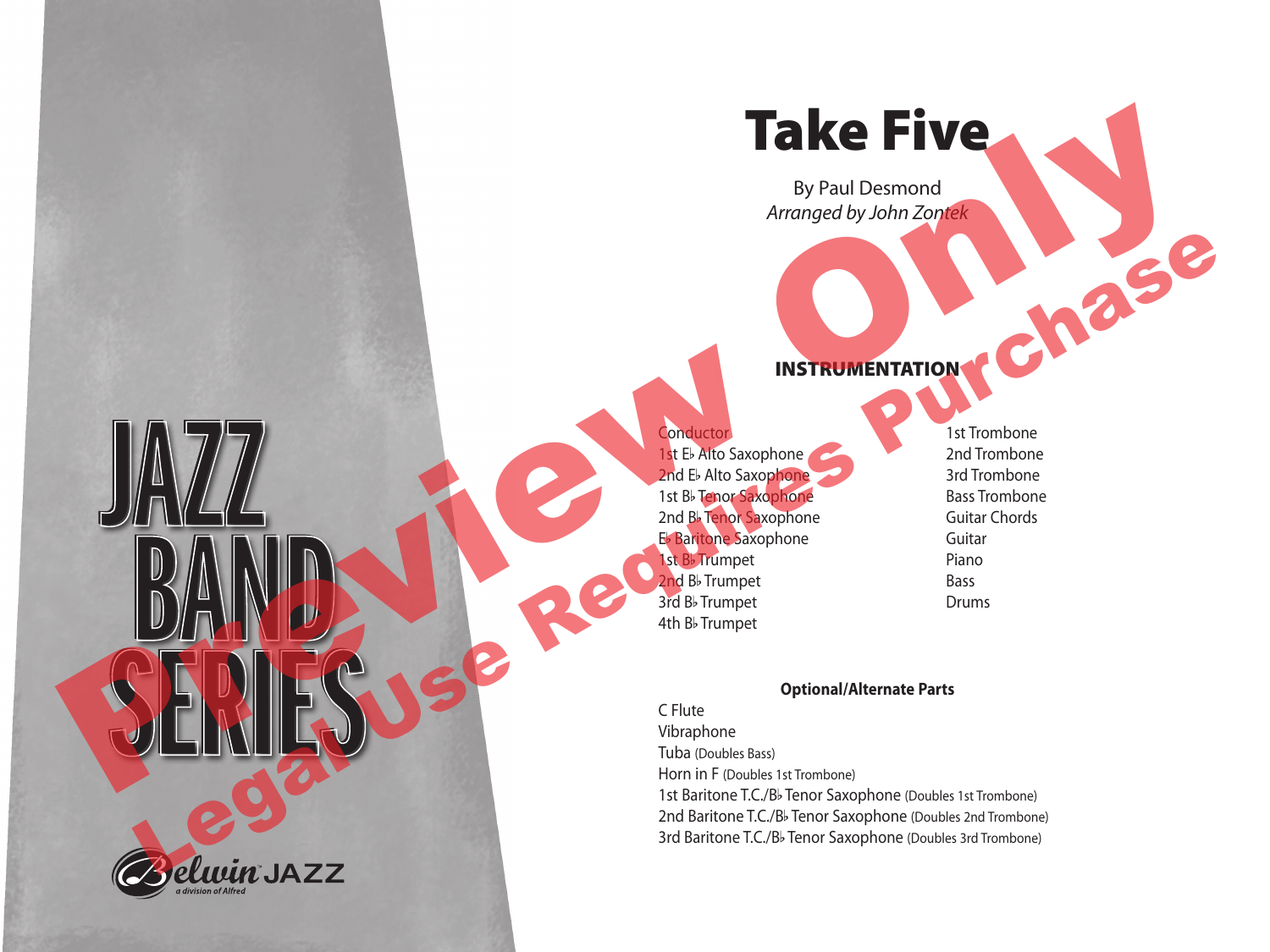## **NOTES TO THE CONDUCTOR**

Paul Desmond's "Take Five" is easily one of the most recognized jazz compositions of all time and continues to be used to set a cool, laid-back mood in movies, TV, and commercials.

This arrangement of "Take Five" is a fun departure from the original cool jazz tune in  $\frac{5}{4}$ . Treated here as a  $\frac{4}{4}$  Latin chart, we open with a funky Latin groove that repeats at several points in the tune, often at the end of the ABA form (which features a final A section that is shortened to seven measures).

After the funky intro, the opening phrase of the melody is stated by the lead alto sax and is joined by the rest of the saxes to complete the melody. The second statement of the phrase begins with two trumpets, alto sax, and tenor sax. Gradually, more saxes and trumpets are added to the texture with trombones and the rhythm section providing a pulsing bossa background.

The Latin groove is reiterated at m. 71, but a surprise of silence occurs in the last three beats of m. 74 before this four-bar phrase is repeated at m. 79 to lead into the solo section with a swing feel. Keep this section clean and tight for maximum effect.

The two-beat piano solo break in m. 78 should have a swing feel leading into the solo section. An alto sax solo during the repeated solo section is accompanied by a sax section background with tenor lead—caution the saxes to maintain their balance. The trombone background in mm. 99–102 is an homage to the original meter of the piece and overlays the familiar  $\frac{5}{4}$  vamp over a  $_4^4$  rhythm to close out the solo section. In m. 103, we return to a bos<mark>sa feel with the r</mark>estatement of the funky Latin groove that modulates up a step to set up the restatement of the melody. Finally, we close with a return to the Latin groove. NOTES TO THE CONDUCTOR<br>
NOTES TO THE CONDUCTOR<br>
The structure and the media control of the media comparison of different control of the media control of the<br>
this structure and the structure of the structure of the struct Legal Use Report of the new offering the state of the state of the AB A form (which feature a first as a state and state and state and state and state and state and state and state and state and state and state and state a

In addition to listening to the demo recording at alfred.com/downloads, we highly recommend listening to the original and other recordings of "Take Five" to get an understanding of its feel and mood. This can help with providing ideas for interesting style contrasts in the solo section of this arrangement.

Articulation is critical to this chart, especially as there are several soli sections that require all players to phrase and articulate together. *Staccatos* are short but not clipped or too short, and the *marcato*, or rooftop accents, are detached and accented think "daht."

We suggest the bassist play their part as written during the Latin sections of the chart. The swing solo section from mm. 79–102 can be played as written, but chord symbols are provided for the bass player to lay down a solid walking bass line.

In the opening measures, if there is no guiro available for the drummer, we suggest using the stick on the closed hi-hat to reflect the guiro background rhythm.

I hope you enjoy this adaptation of "Take Five."

—John Zontek



John Zontek enjoyed a hitch in the USAF as a trombone player, moving on to a successful career in IT. While in the Air Force he worked with band arrangers, studied their craft, and analyzed scores. His interest in composition and arranging began even earlier, borrowing the conductor scores from his middle school band director to study how the music was constructed. John has continued working his craft and arranges and composes for various ensembles in the Baltimore-Washington area. In addition to his IT profession, he continues to perform and arrange for several big bands around the Baltimore region. He has performed at various renowned jazz venues such as Monterrey, Montreux, Umbria, Istanbul, and Jazzaldia jazz festivals to name

John Zontek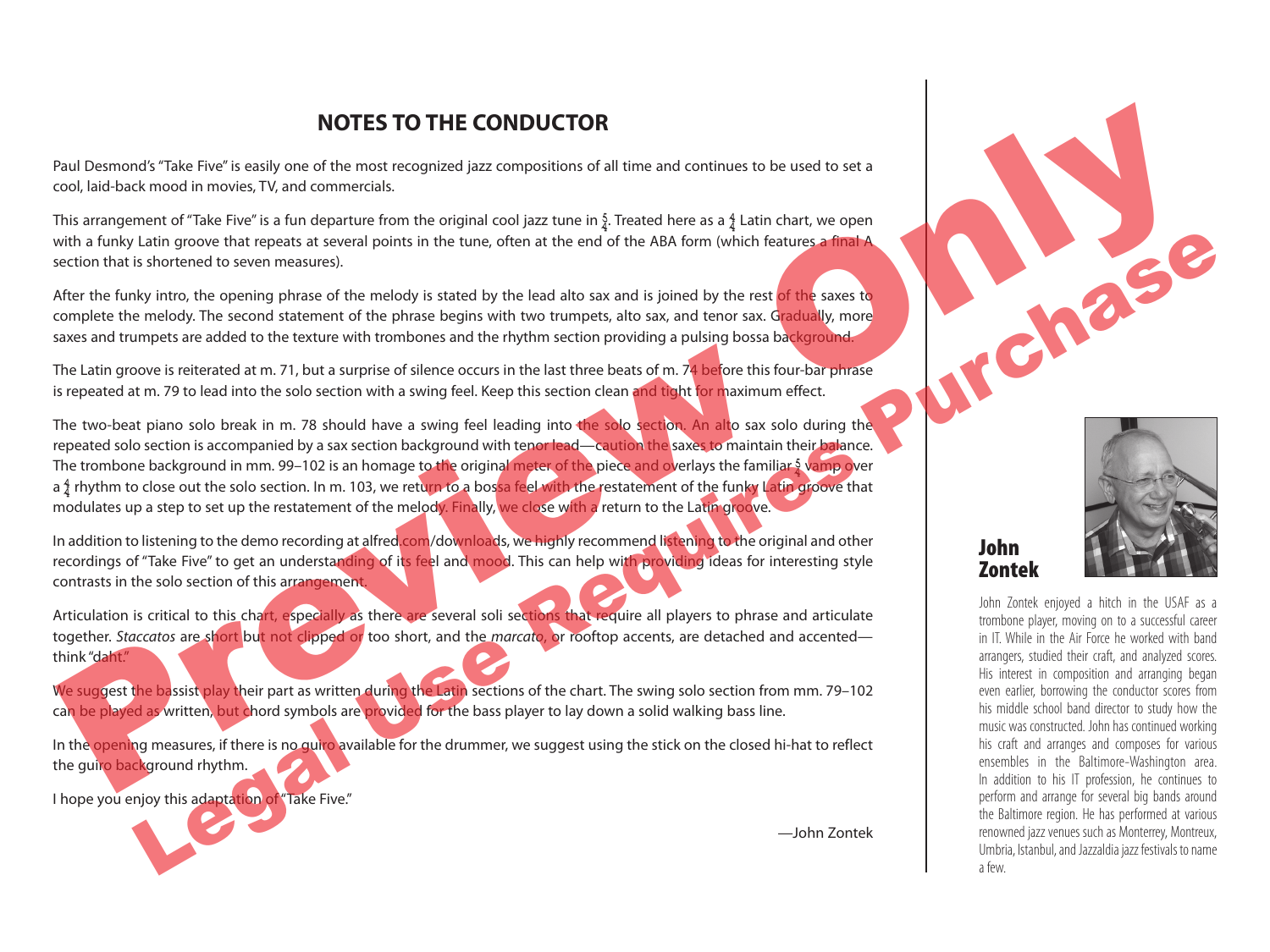**CONDUCTOR**

46164S

## **TAKE FIVE**

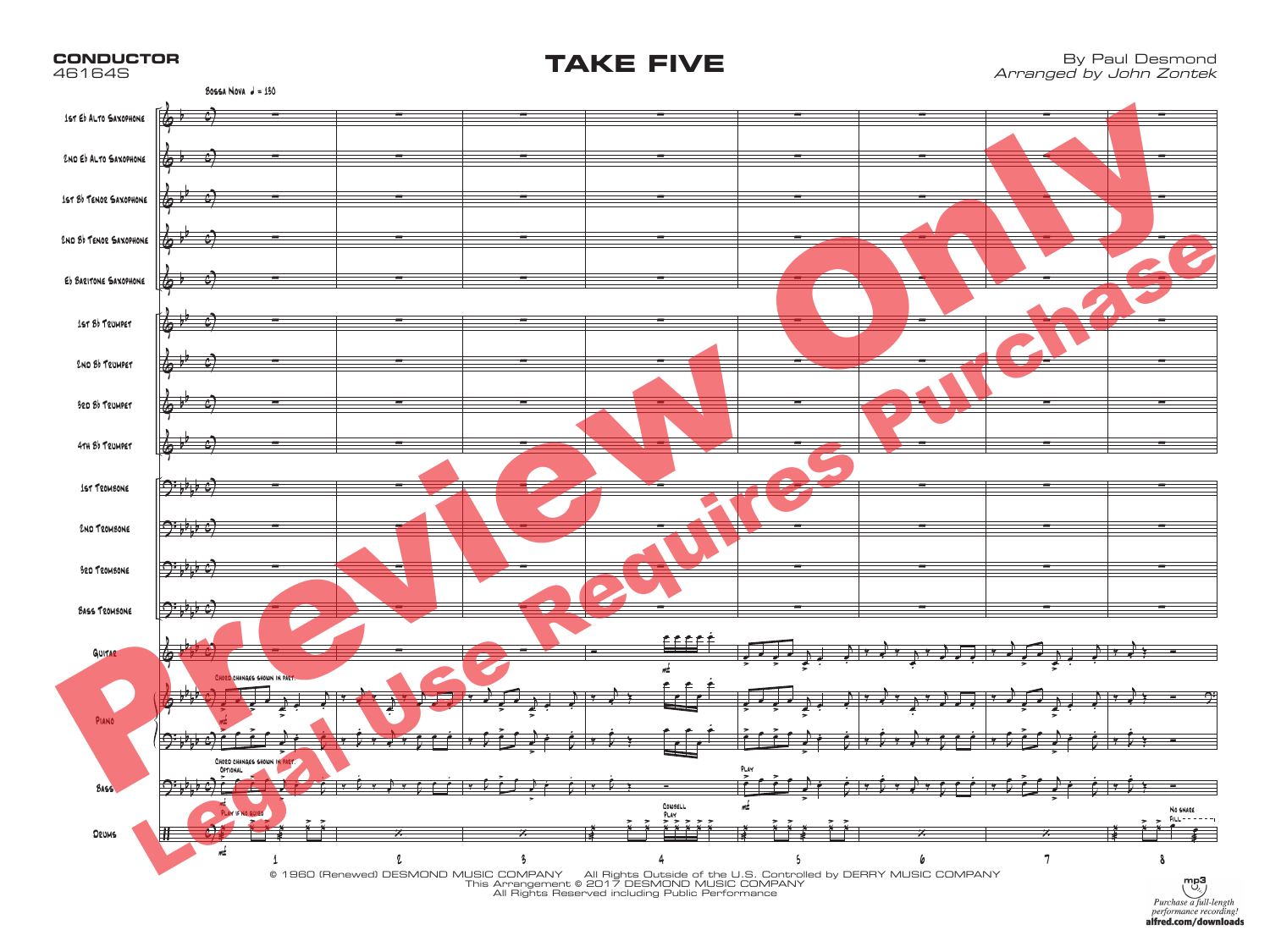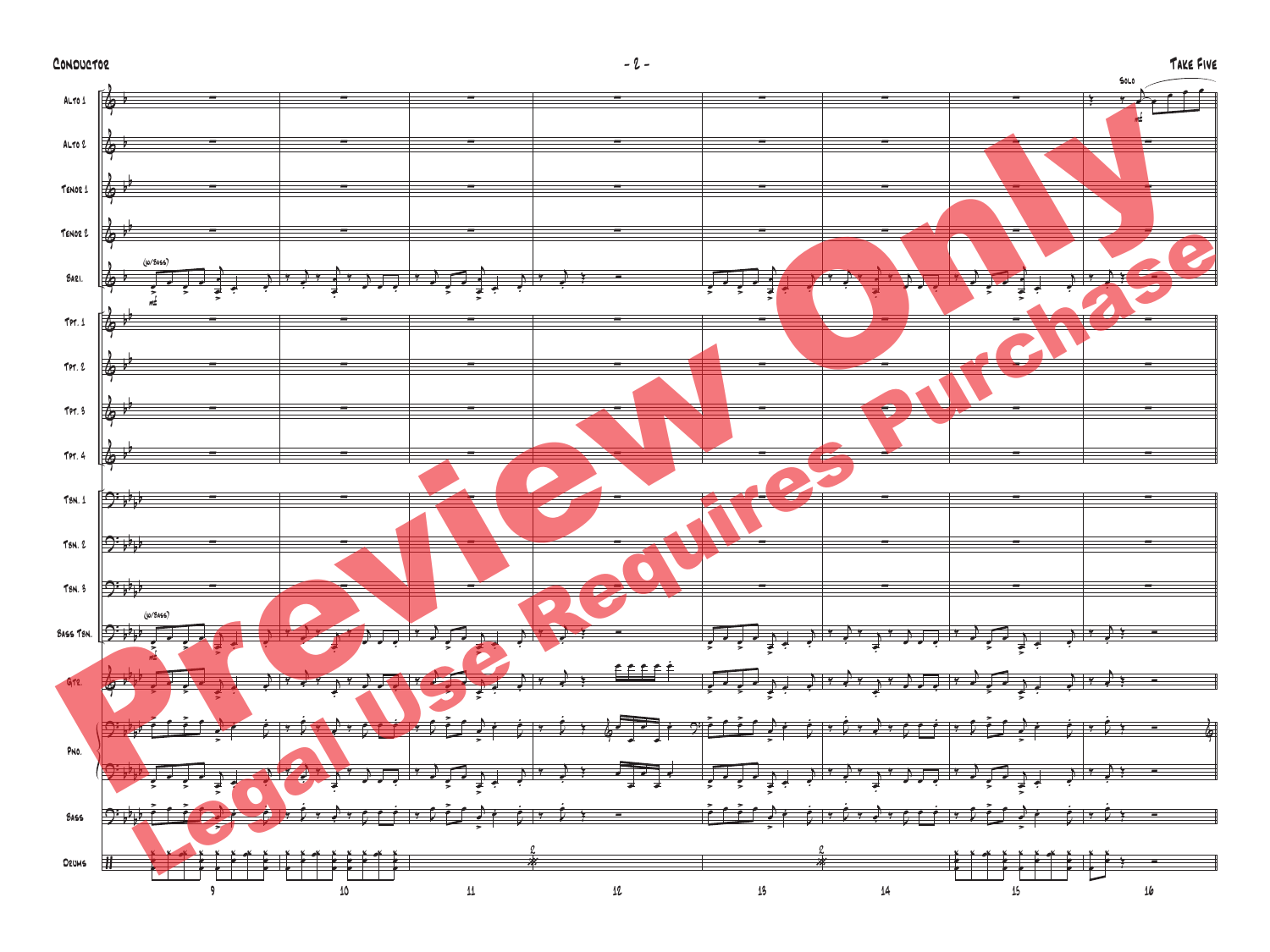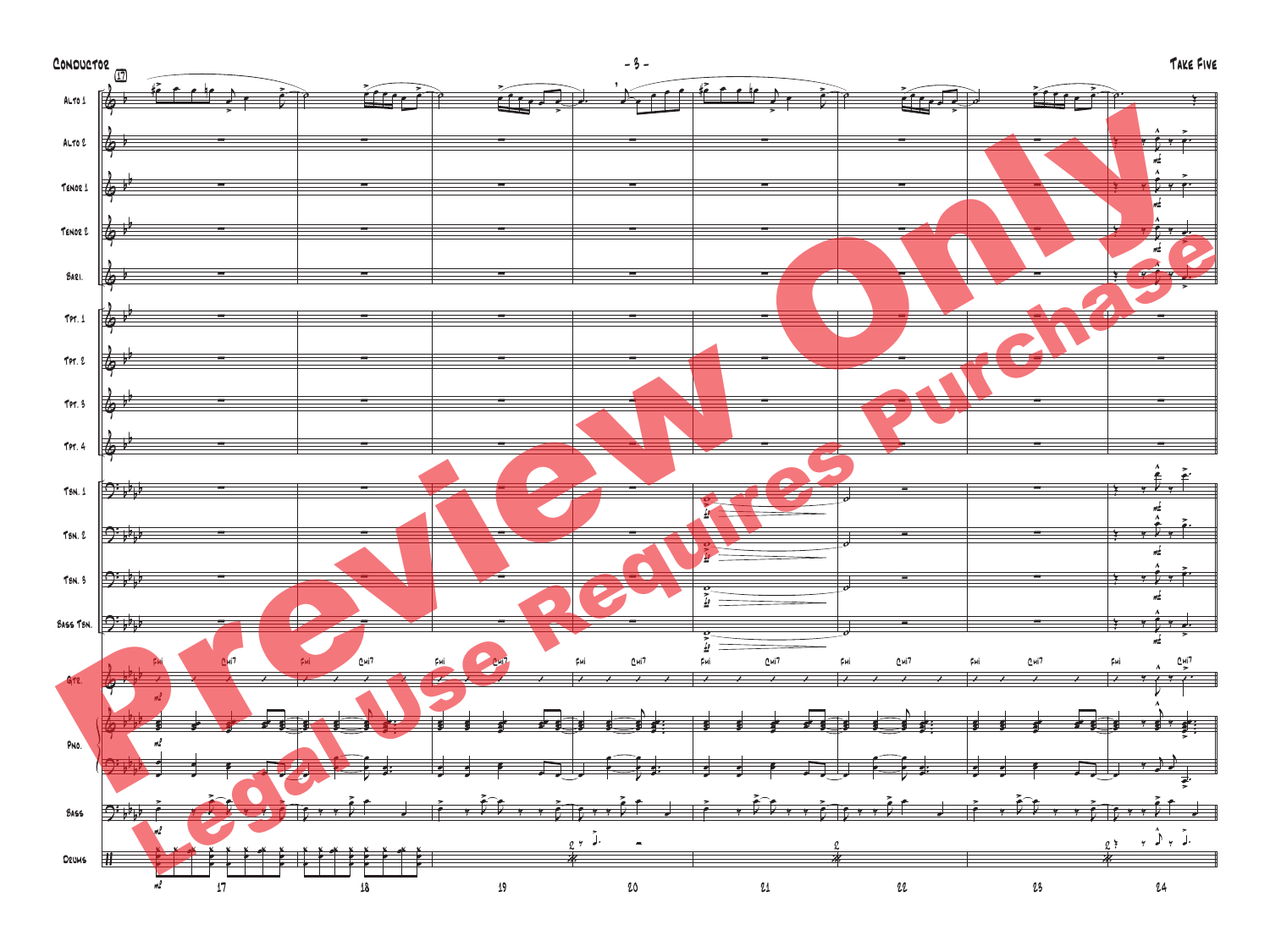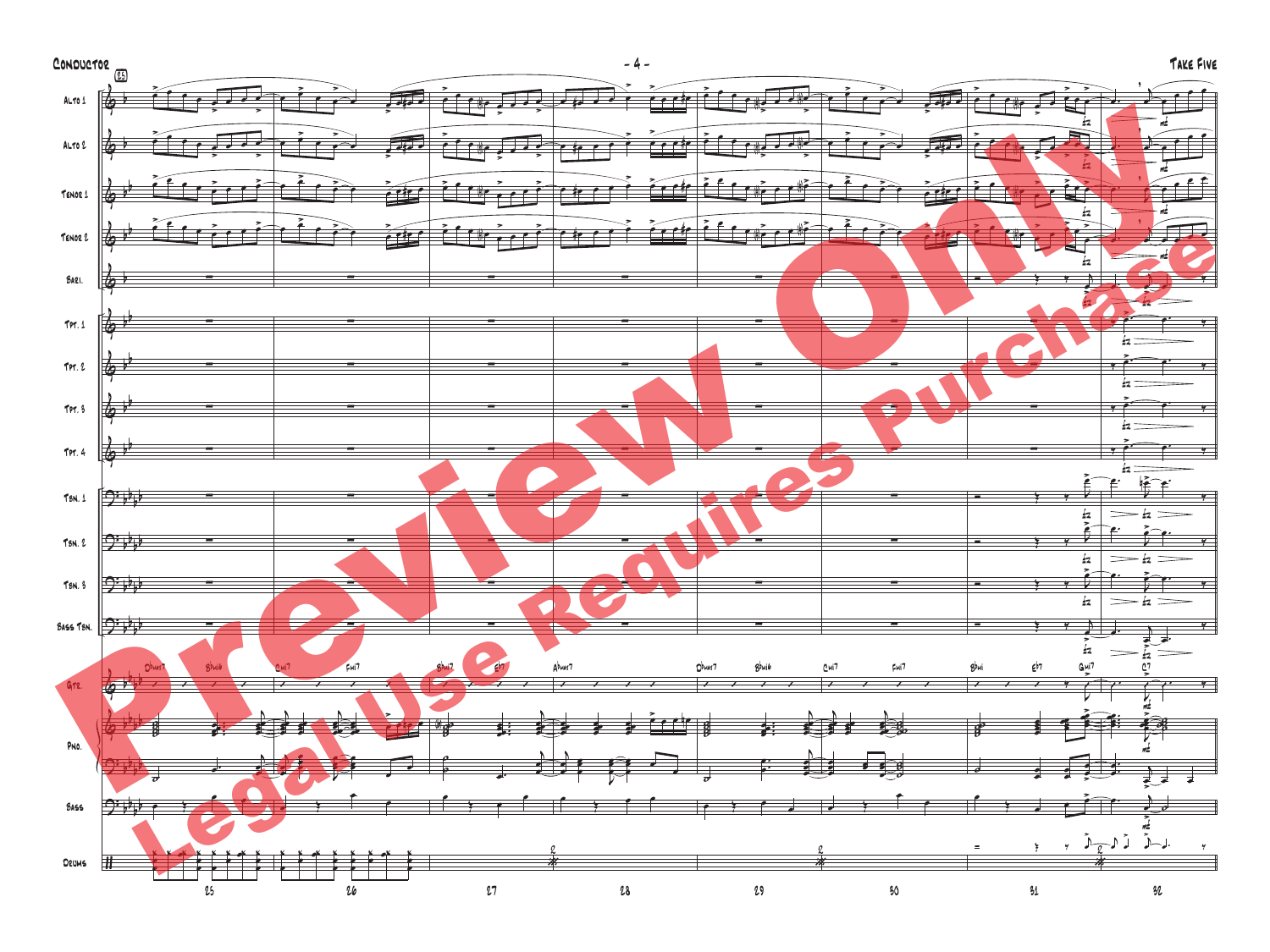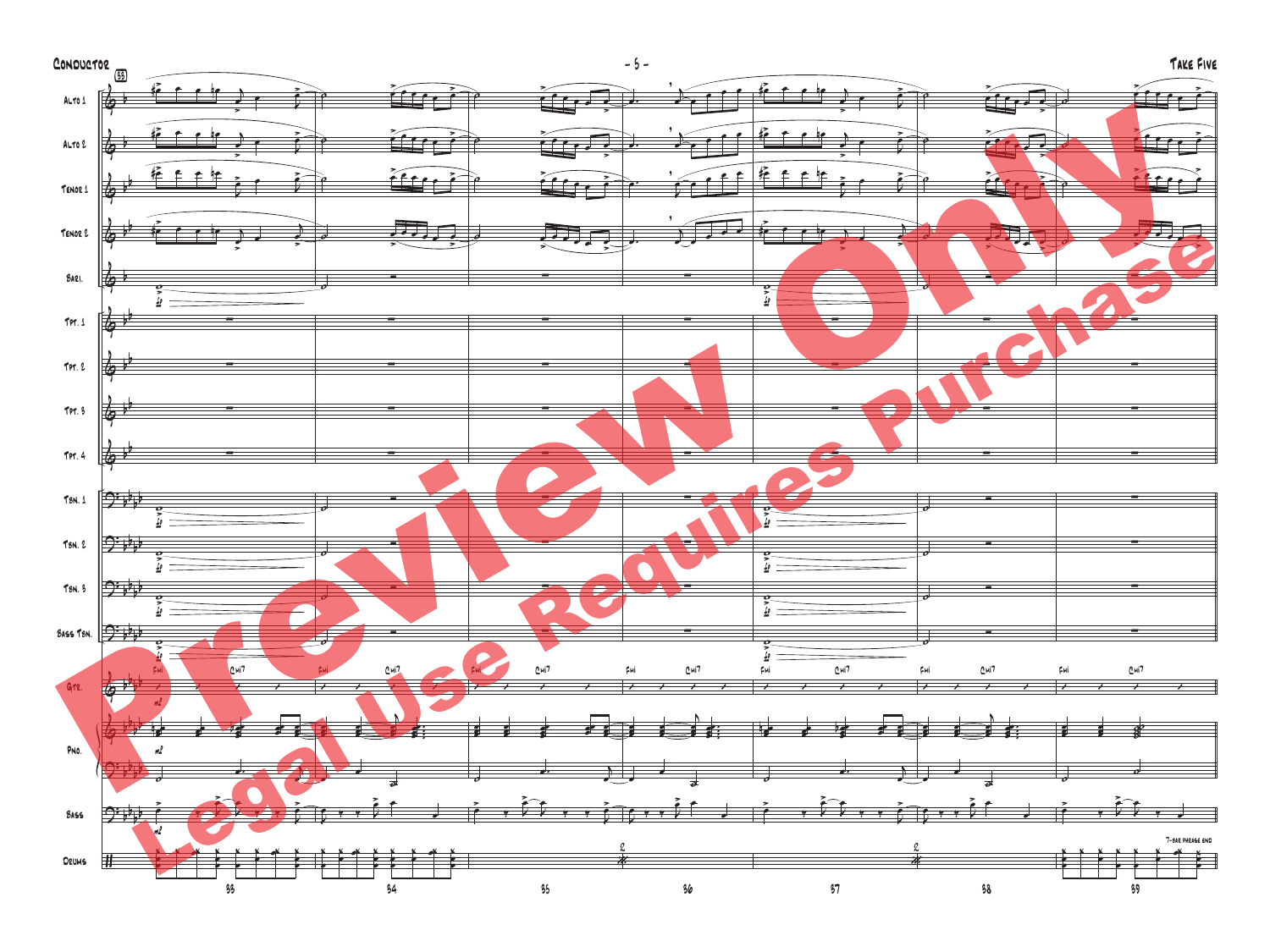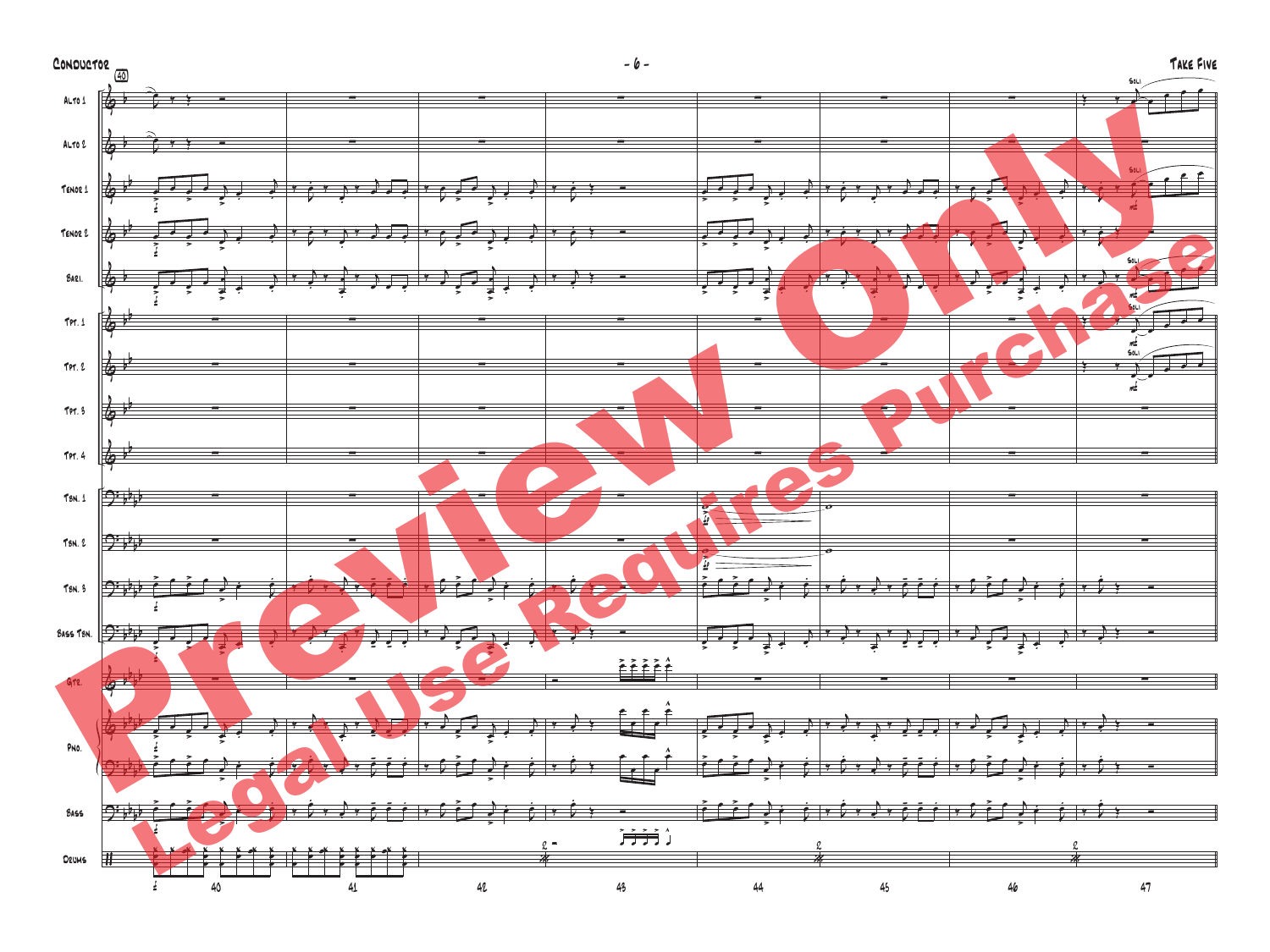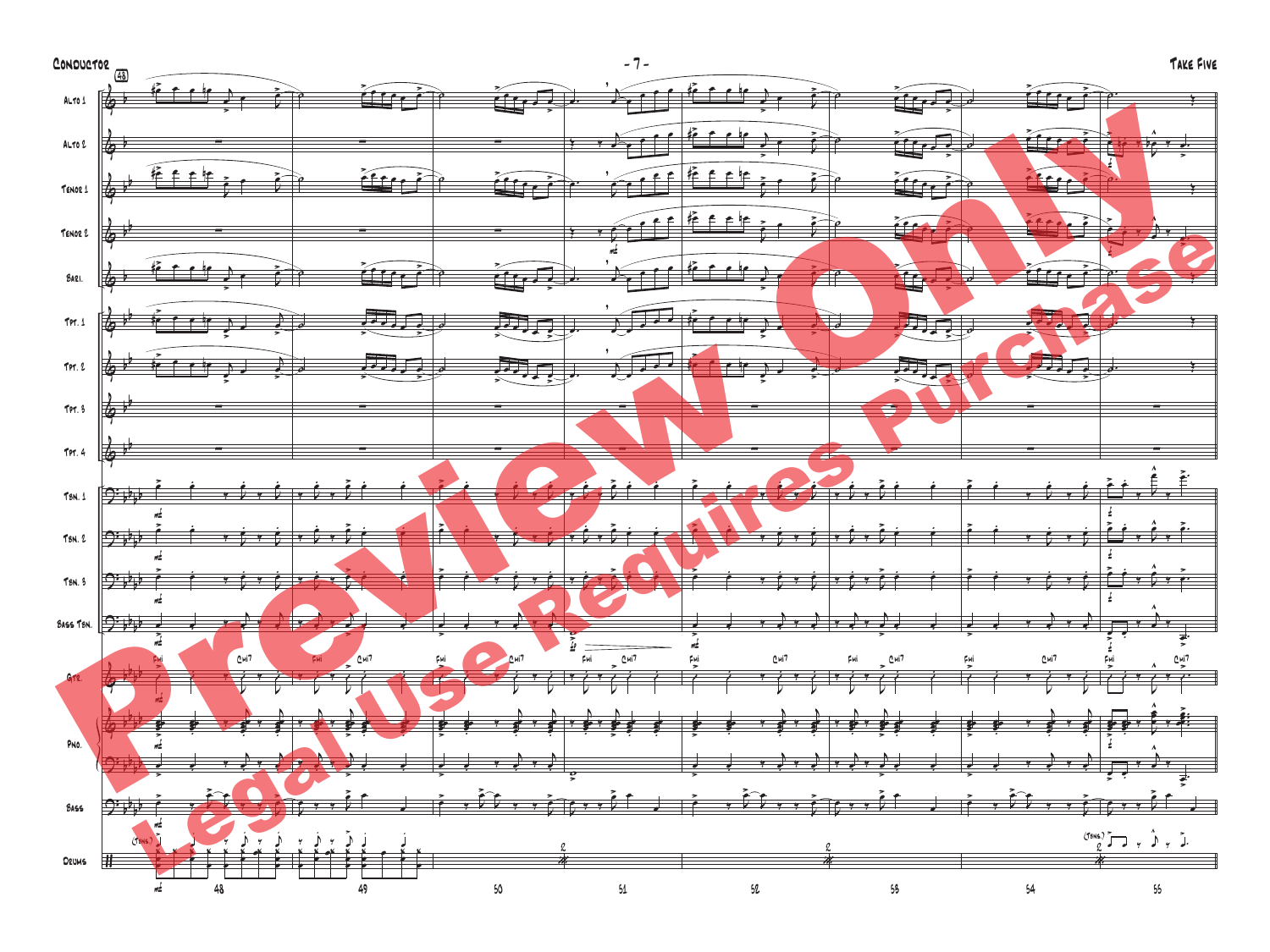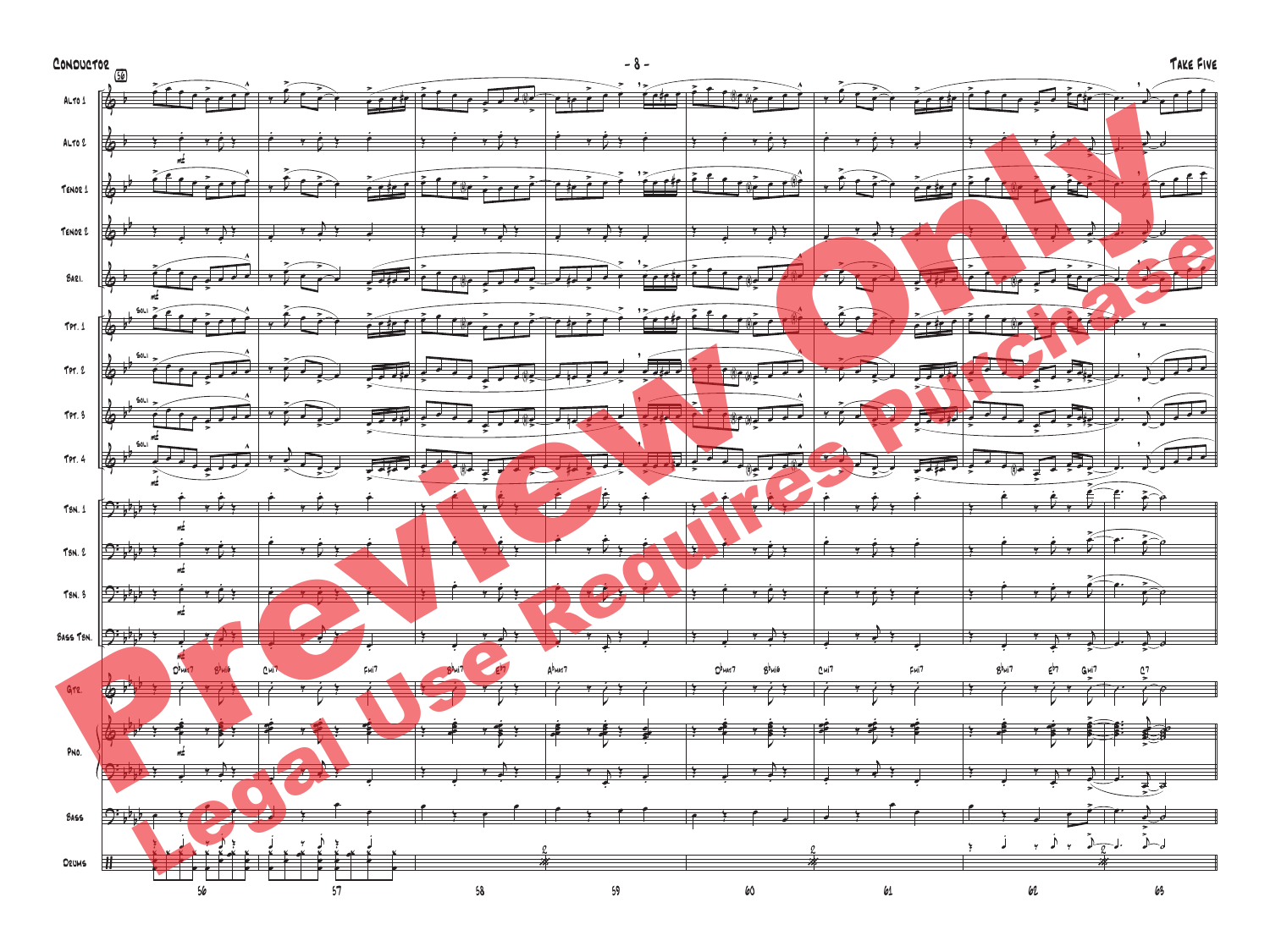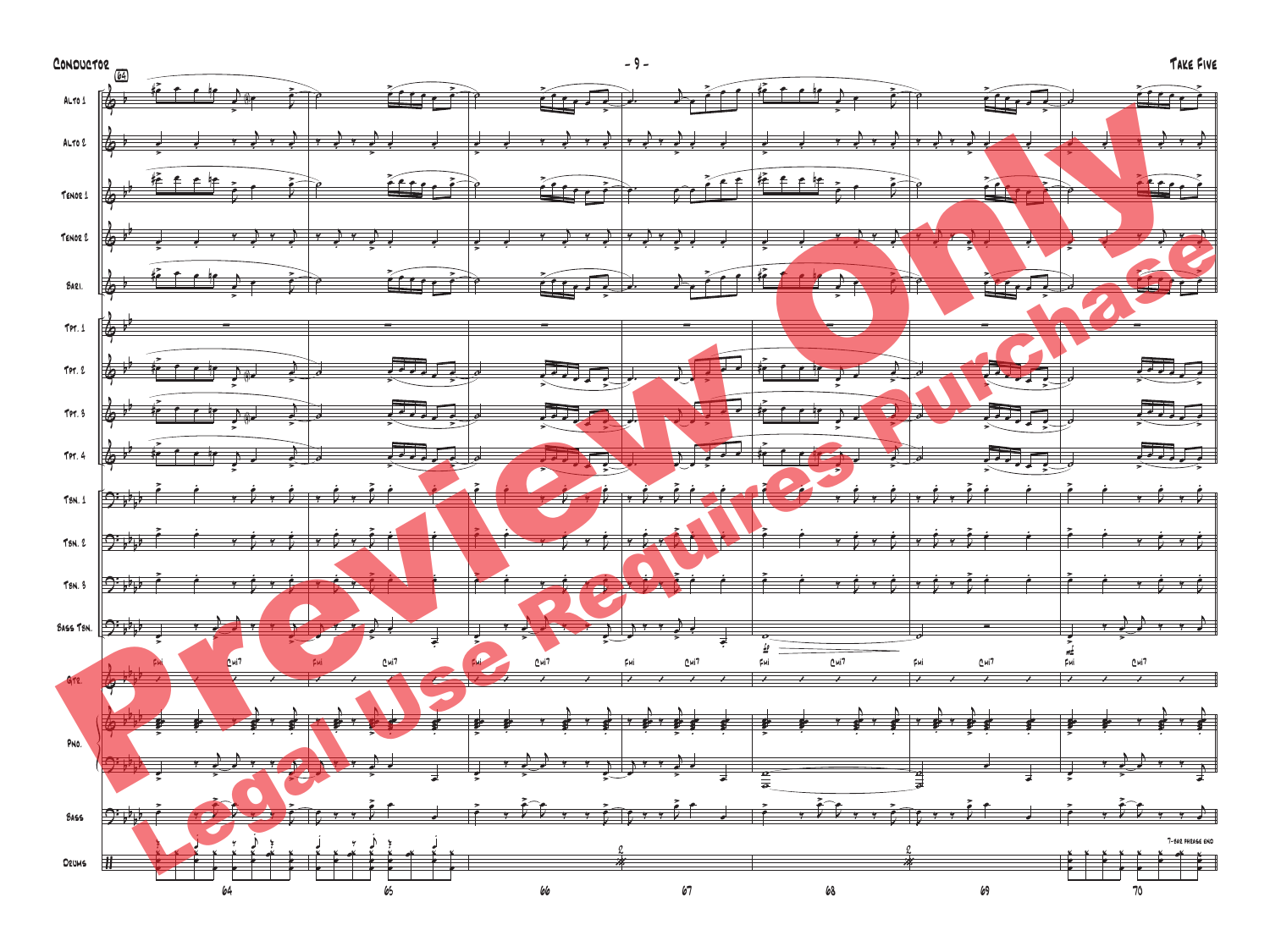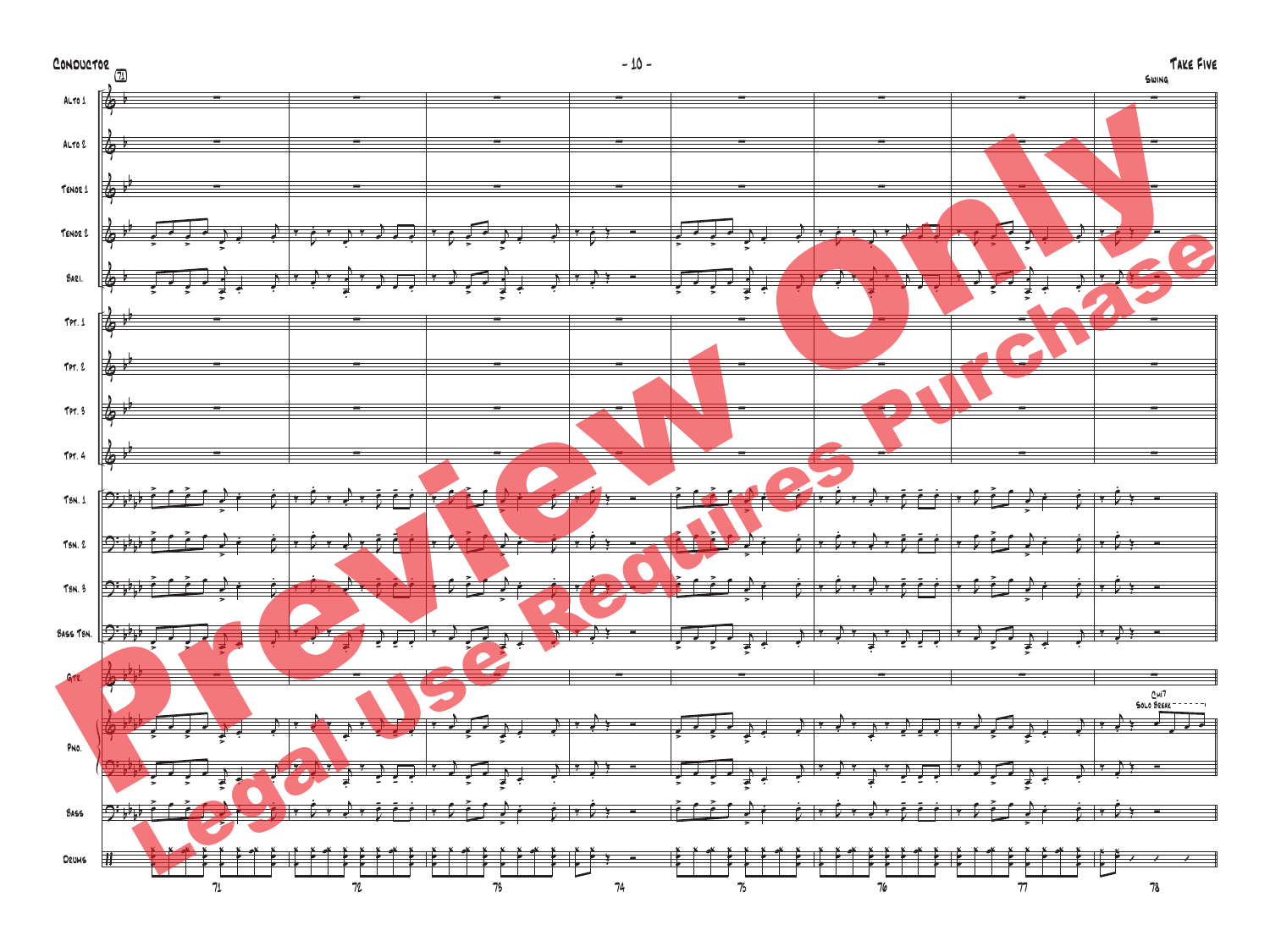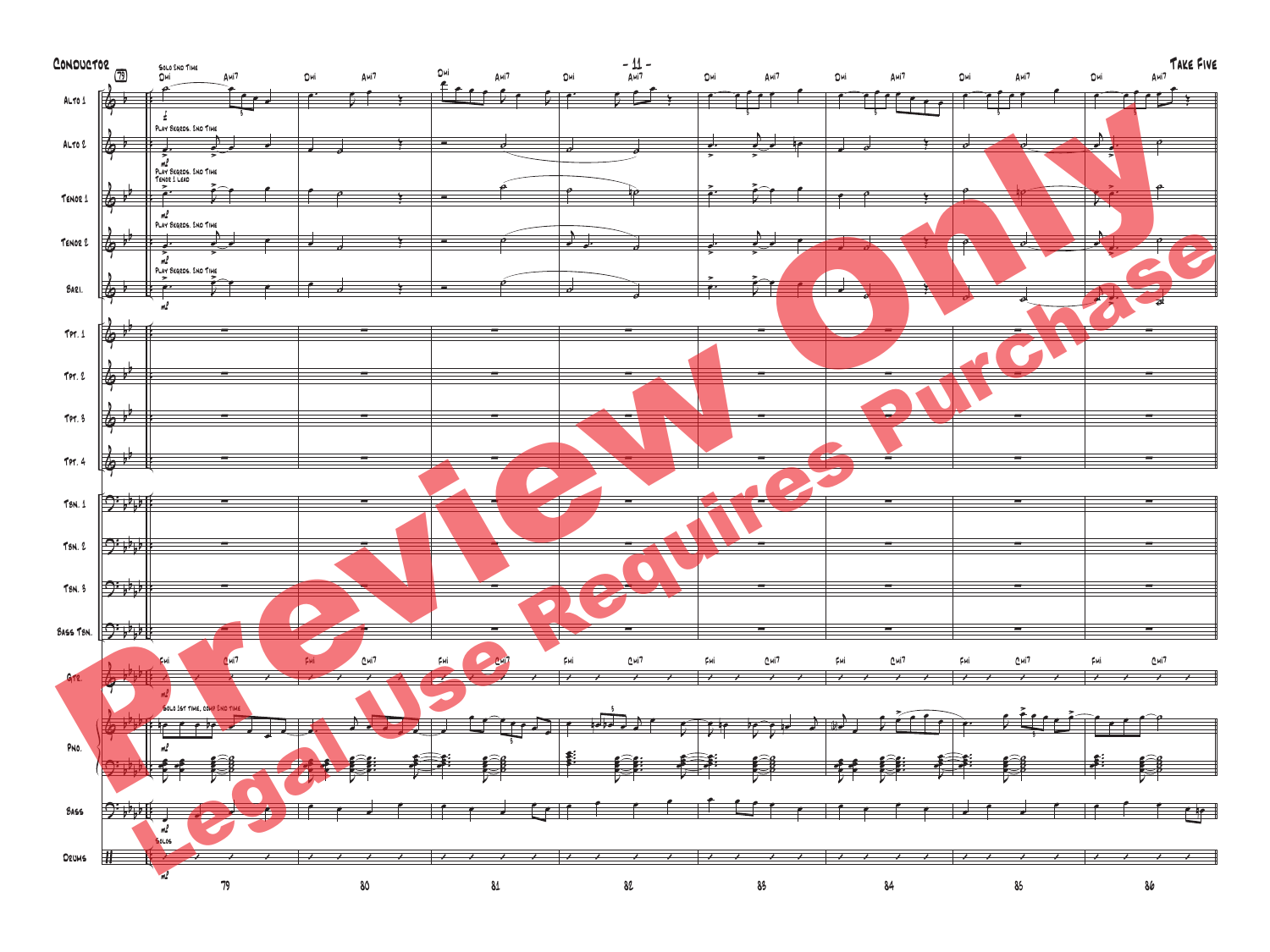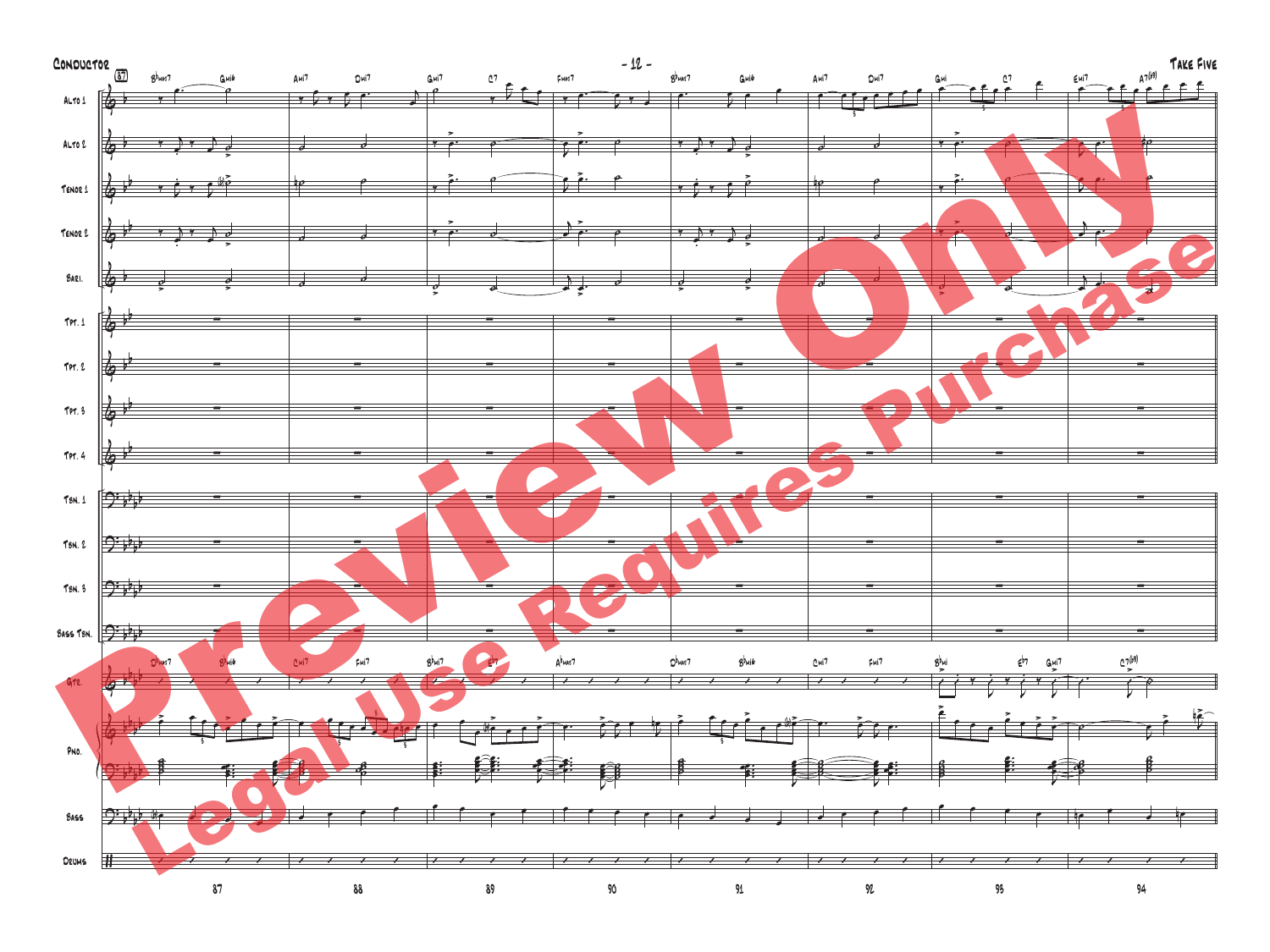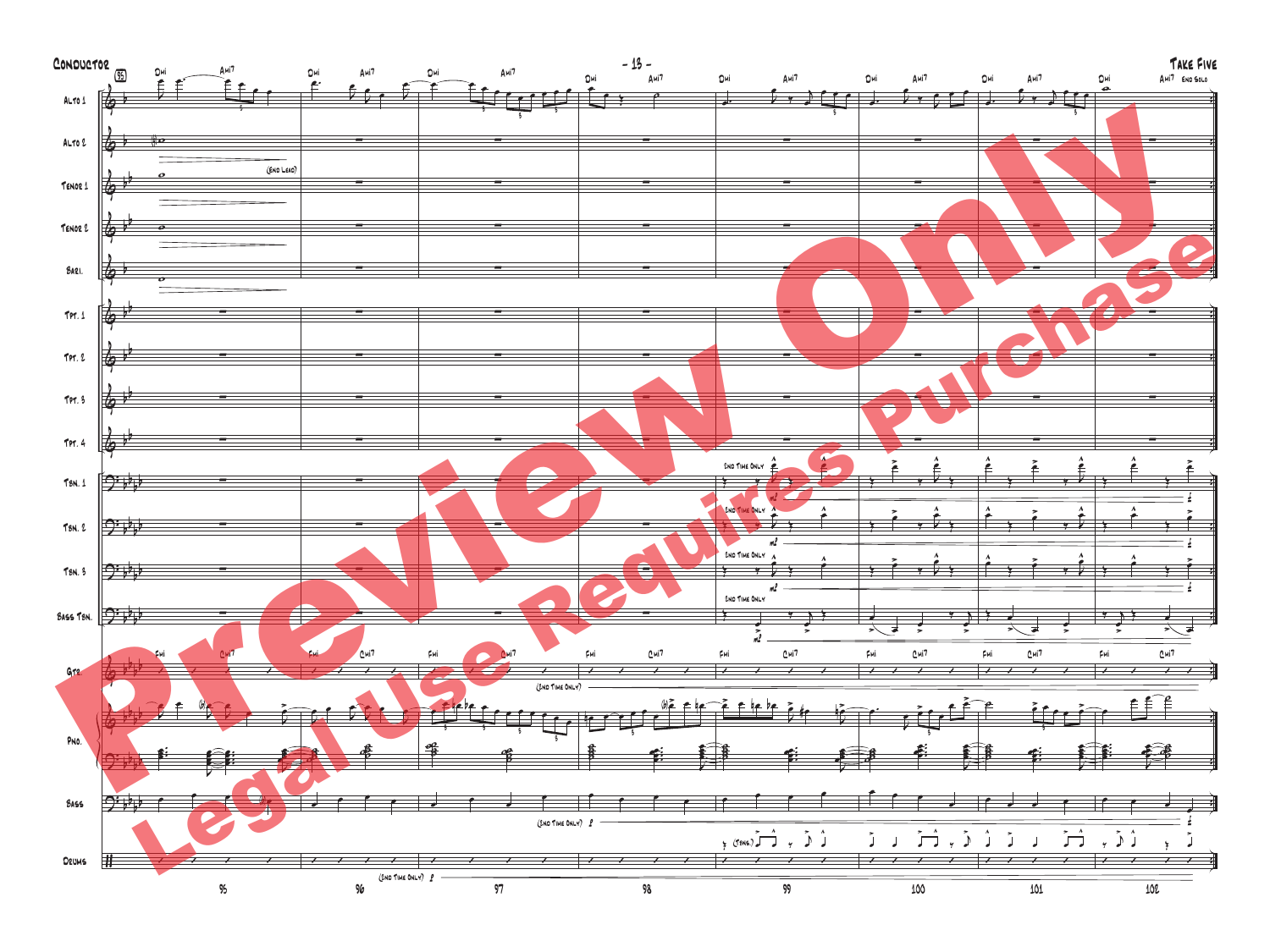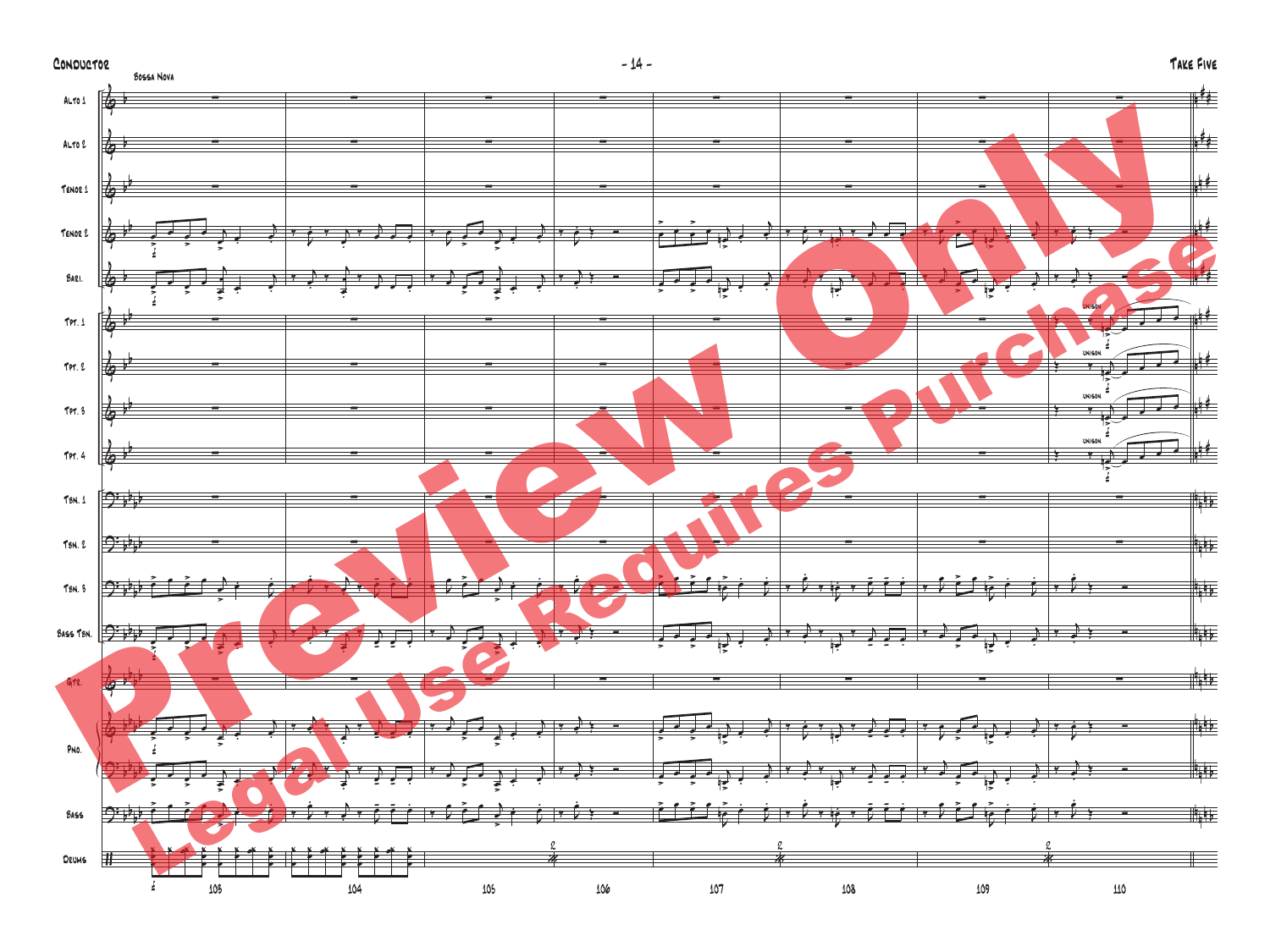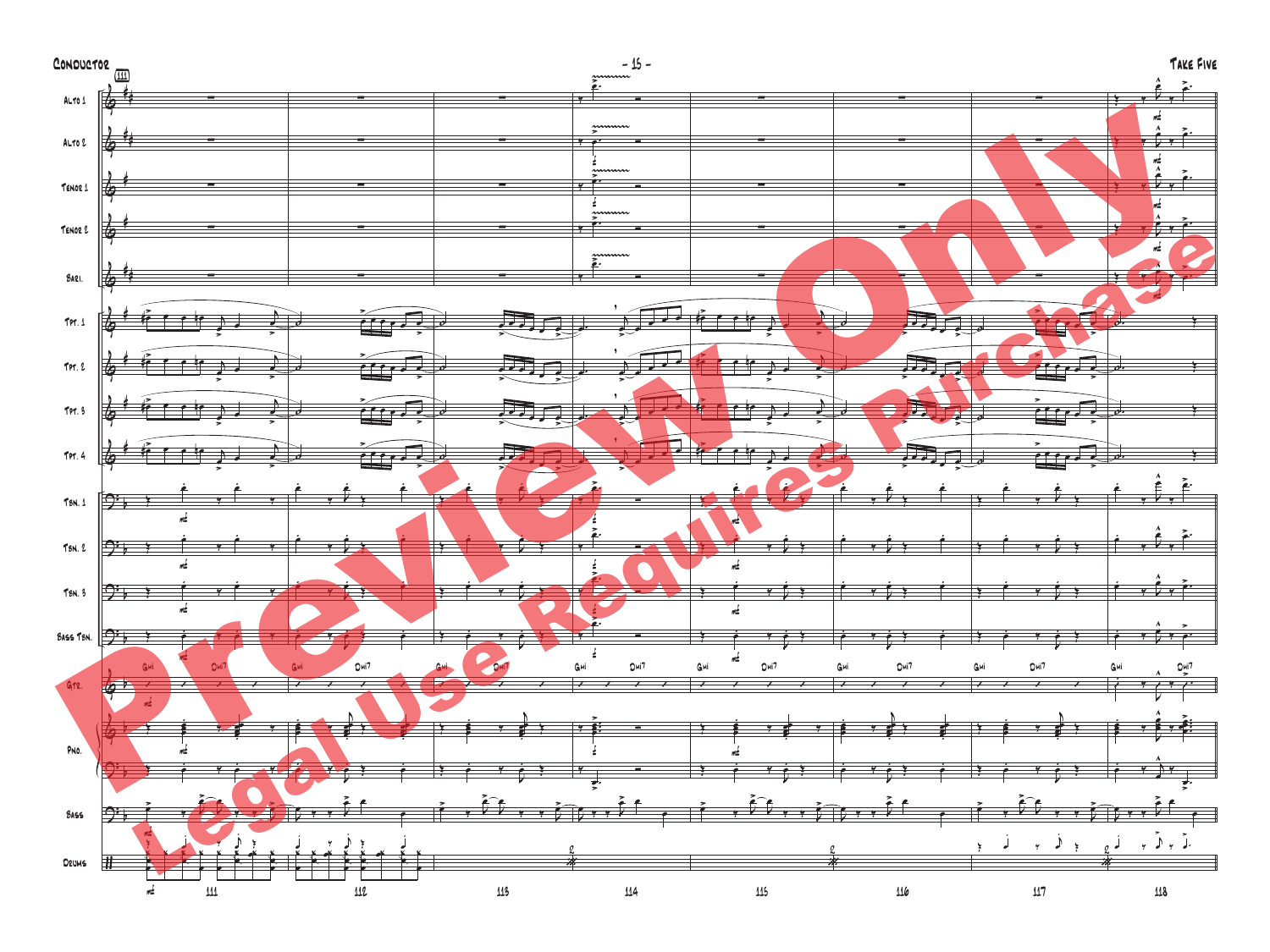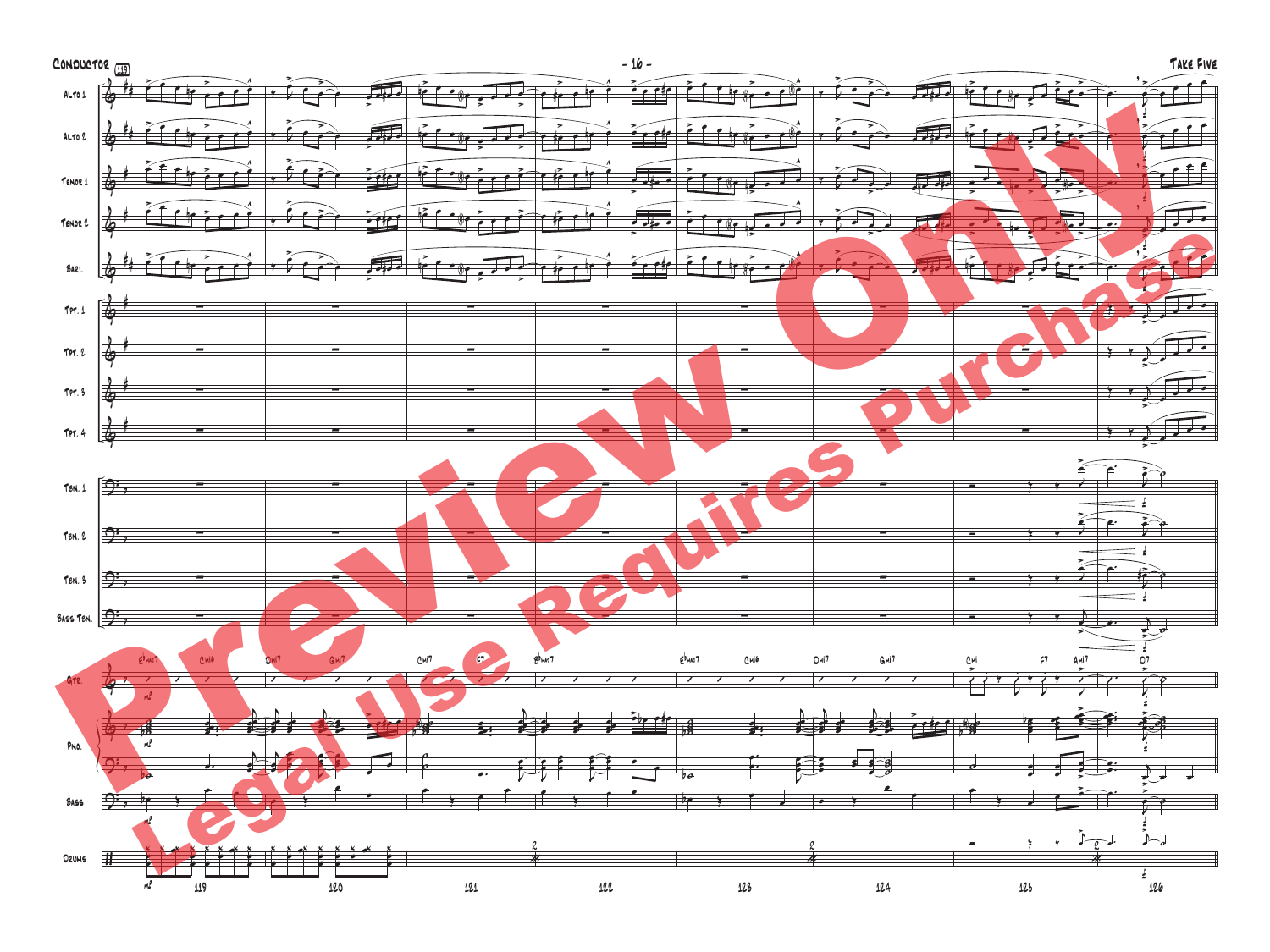